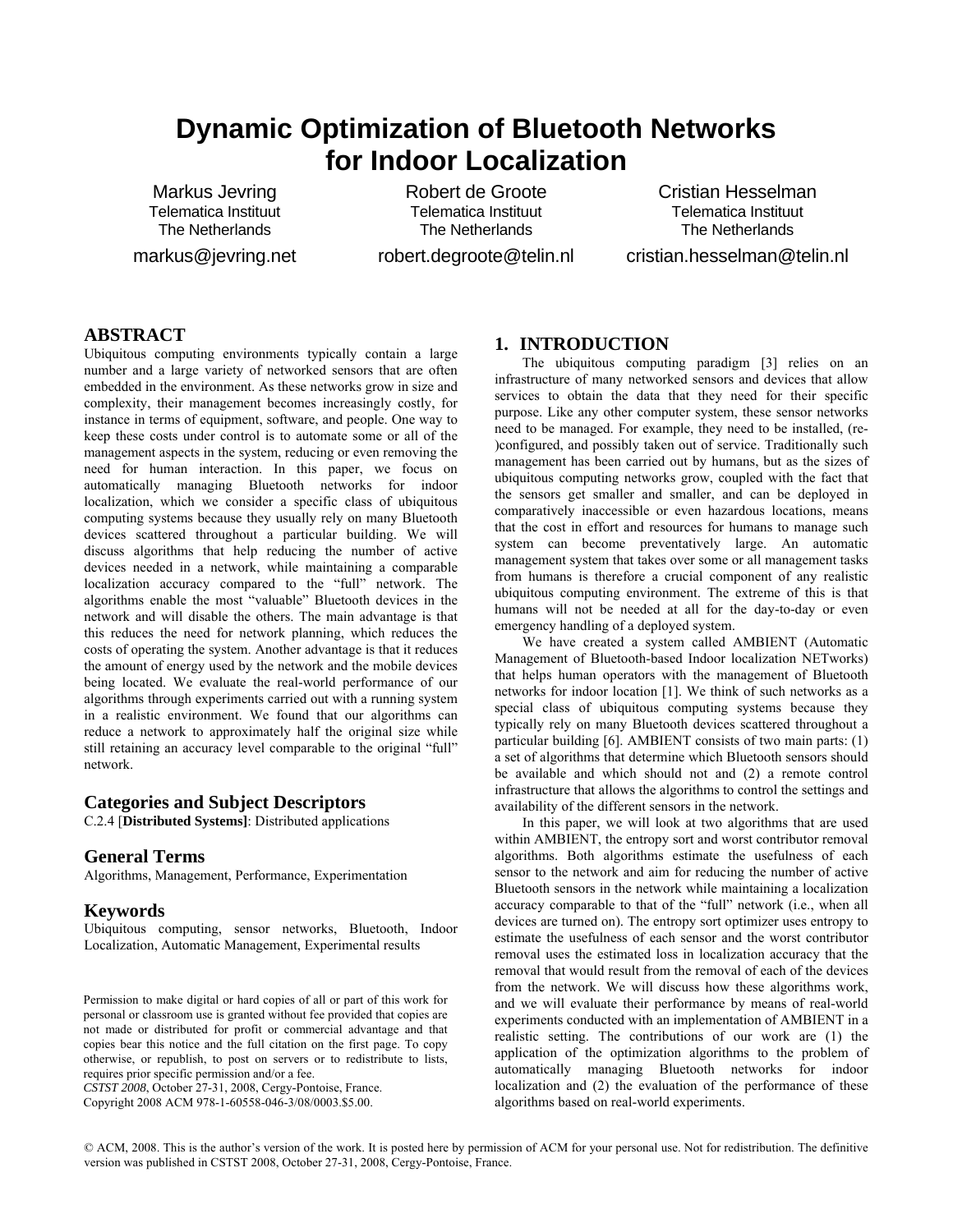We begin our discussion with related work in Section 2. In Section 3 we briefly consider the operation of the existing localization system that AMBIENT builds upon, which relies on so-called "fingerprints" to locate Bluetooth devices. Section 4 discusses the optimization algorithms and Section 5 discusses the various performance aspects of the algorithms. Section 6 contains conclusions and future work.

## **2. RELATED WORK**

Our aim is to create sensor networks that contain fewer devices than the full networks. To do this, we must find a way to select only the devices that will best serve our needs, and include them in the network. There are a variety of ways of doing this. We will examine some of these methods in this section.

Reducing the number of devices used in a localization system can then be considered a dimensionality reduction problem [11]. Dimensionality reduction problems are solved by analyzing the values of each variable in a set of variables and retain those that say the most about the data set. Each data set contains a number of vectors that have a certain dimension. We can apply this to our problem by mapping fingerprints to vectors, where the dimensions of the vector equal the number of devices in the fingerprints. Therefore, finding a way to reduce the number of dimensions in a vector translates to reducing the number of devices in a fingerprint, and by extension, reducing the number of dimensions in all the vectors in the data-set lets us reduce the number of devices in the whole network.

One dimensionality reduction algorithm is Principal Component Analysis [9] (PCA). PCA will create a new coordinate system based on an existing set of data. Each axis in the new coordinate system will be created along the most valuable dimension, after the last one created. For instance, imagine a set of data points in 3D shaped like a loaf of bread. The first axis would be the length of the loaf (because it has the widest range of data points, the highest variance). The second axis would be the width of the loaf (the second highest variance), and so on. This can be applied from any number of dimensions to any other number of dimensions, creating new axes along the dimensions that have the highest variance. PCA is not suitable for the problem at hand as we cannot change the possible dimensions of the coordinate system, only chose which dimensions to keep.

Another way to solve a related set of problems is by using decision trees [12]. Decision trees classify objects based on their attributes. The root node of a (sub)-tree is chosen based on the decisiveness of an attribute to classify the object. One such algorithm is ID3 [10]. Created by Ross Quinlan, the Iterative Dichotomizer (ID3) works by calculating the entropy for each of the attribute, and selecting the one with the best entropy to form the node of the current (sub)-tree. This works in a recursive manner until the attributes have been exhausted. This creates a tree where the most valuable attribute is at the top. This property would allow us to select the root node of a tree in an iterative manner, or select a series of root nodes in a pre-order traversal manner to select the set of most valuable devices. Unfortunately, ID3 requires that the variables have discreet values, so that branches can be formed. This requirement also makes it unsuitable for our use, as our fingerprints deal with continuous values.

Yet another way is to use graph-based methods. Cărbunar *et al.* [7] suggests using Voronoi diagrams to reduce the number of sensors required in a network to improve energy efficiency. They use Voronoi diagrams to determine if the sensing area of one sensor is completely covered by a set of other sensors. If so, then that device can be removed. They present both centralized and distributed ways of achieving this. They assume that sensors are unimpeded by objects in the environment, and perform their calculations with perfect circular coverage areas for each sensor. This might be a problem for indoor systems, as radio propagation due to walls and furniture and people do not lead to perfectly circular (or spherical in 3D) coverage areas [8].

One of the algorithms described in this work is loosely based on ID3 in that it uses entropy as a measure to determine which dimensions most uniquely identify the data. The entropy is calculated based on the *a posteriori* probabilities of being in a room, as indicated by each device. The other algorithm does not use entropy, but rather looks at the loss in estimated prediction accuracy as an indicator for which dimensions to keep.

#### **3. LOCALIZATION SYSTEM**

AMBIENT builds upon an existing indoor localization system that uses *reference* fingerprints to locate users carrying Bluetooth-enabled devices. A reference fingerprint is a collection of signal characteristics that identify a certain location. The reference fingerprints we use are based on the (inquiry) response rates [6] of the other sensors in the system. A reference fingerprint for a given location consists of a visibility measure (the response rate) for each device that is visible from that location. The (inquiry) response rate is defined as the number of replies received relative to the number of inquiries sent. A device that is part of a fingerprint is said to contribute to that fingerprint. Figure 1 shows an example of a location's reference fingerprint that has five contributions (device d1 through d5).



**Figure 1. Sample reference fingerprint for a location.** 

Fingerprints are used by the localization system when determining the location of a device. The system creates an *observed fingerprint* for the device whose location it wants to determine and then compares that *observed fingerprint* to the reference fingerprints of the known locations in the system. Based on these comparisons, each location is assigned a probability stating the likelihood that the device is at that particular location. In other word, the localization system calculates a *location probability distribution*. The location associated with the reference fingerprint that provides the best match for the observed fingerprint has the highest probability and is therefore the most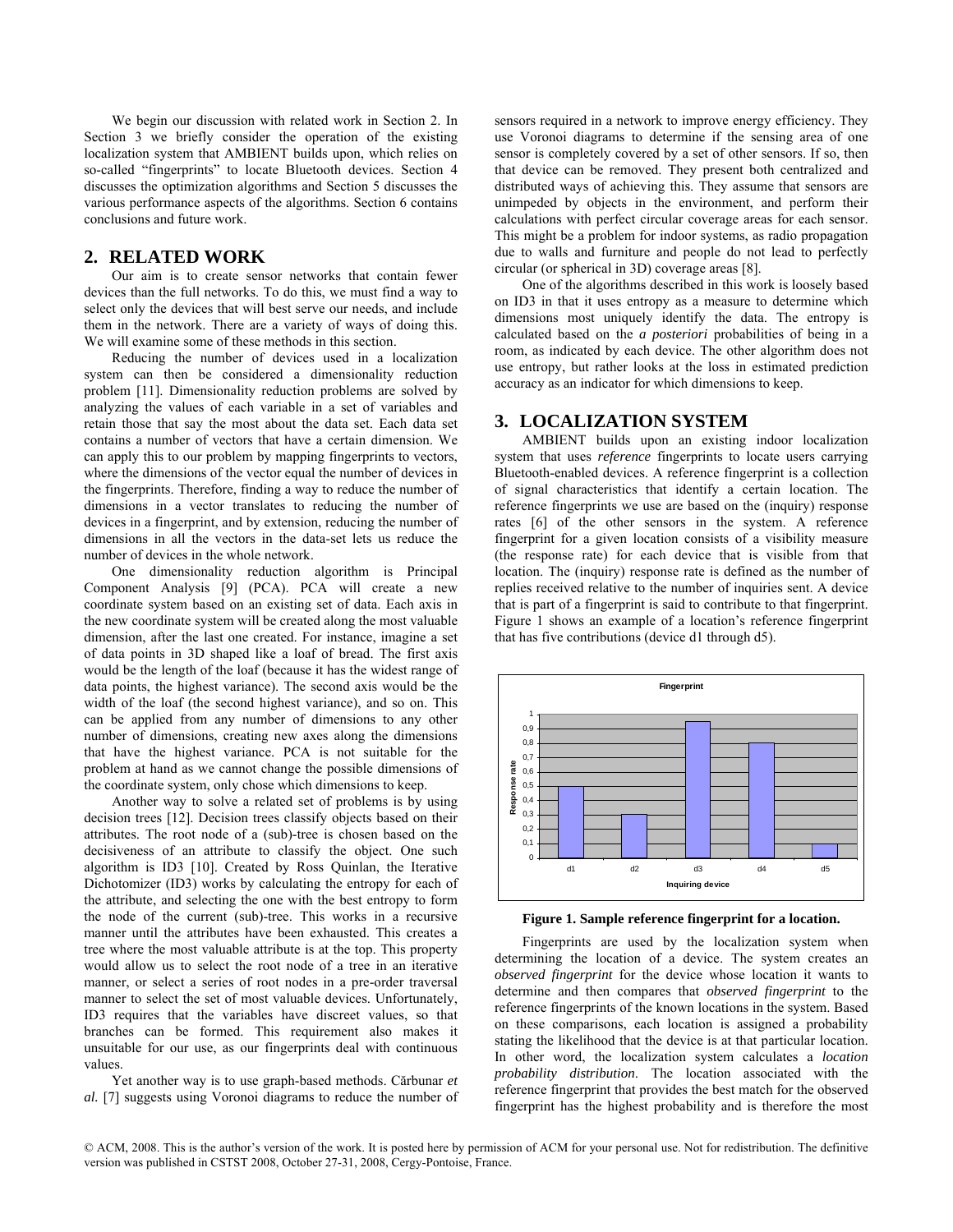likely location of the device [6]. When running with an optimized network, the reference fingerprints are modified so as to not include devices that are currently not included in the network.

### **4. ALGORITHMS**

We developed two optimization algorithms to deal with the problem of reducing the number of Bluetooth sensors in a network used for indoor localization. These are the *entropy sort optimizer* and the *worst contributor optimizer*. Both of these algorithms optimize for the number of active Bluetooth sensors, targeting a certain localization accuracy level. These algorithms both work with the fingerprints that exist in the system to determine which devices are most suitable to be included in the optimized network. We chose these algorithms because they do not require any other data than those that are already in the system; the fingerprints and the set of available devices.

We believe that these algorithms are applicable to other fingerprint-based systems, if certain conditions are met. These conditions are that the system must use fingerprint comparisons to carry out its work, the system must allow the nodes to be controllable (be able to be turned on and off), and the nodes must be dedicated to the system. If the nodes are not dedicated to the system, then turning them on or off may have adverse effects on any other systems in which they participate.

The following sections contain a brief discussion on the inner workings of these two optimization algorithms and the measure they use for optimizing for certain target accuracy. Alternative optimizers that we used but that we will not consider here, as well as a more detailed discussion of the entropy sort and worst contributor optimizers, are available in [1].

#### **4.1 Accuracy Metric**

Our accuracy metric aims to estimate the accuracy of the localization system given a particular constellation of the Bluetooth network. We define the metric as the average chance that a correct location is mistaken for another, incorrect location. For instance, a network for which the estimated accuracy is 0.95 would be expected to be able to accurately determine the location of a given device in 95% of the cases. When the optimizers are executed, they are given a target accuracy to aim for. The accuracy metric is then used to determine if the current network that an optimizer has created has an estimated accuracy that is better than or equal to the target accuracy provided. If it is, then the optimizer returns the network. If not, the optimizer keeps working until it creates a network whose estimated accuracy is better than or equal to the target accuracy.

The accuracy metric used is based on fingerprint clustering, taking normalized Euclidean distance as an inter-fingerprint distance measure. Around each reference fingerprint a cluster is defined which includes all fingerprints that lie at a distance smaller than a certain threshold known as the clustering radius, *R*. Given the number of fingerprints that are part of the cluster around a target location's fingerprint, an error rate for that location can be derived: Assuming the localization system is unable to determine which of the fingerprints in a cluster best matches an observed fingerprint, the system is forced to make a uniformly distributed guess. As a result, the probability of choosing the correct location equals  $1/n$ , where *n* is the number of fingerprints in the same cluster as the given fingerprint.

The accuracy of the entire network is calculated by averaging the probabilities of correctly choosing each location from the cluster centered around that location's fingerprints. A more detailed description of this is available in [1].

Different values for the clustering radius, *R*, were experimentally evaluated [1]. The value that performed well in these experiments and which is therefore used to obtain the results described in this paper is 0.15.

#### **4.2 Entropy Sort Optimizer**

The entropy sort optimizer determines which the most valuable devices are, and adds them to the network in order. This value, and subsequently this order, is based on the entropy [2] *H* of the location probability distribution, and can be formally defined as:

$$
H(Loc) = -\sum_{l \in \text{Locations}} P(Loc = l) \cdot \log P(Loc = l)
$$

We are interested in devices with a low entropy, because these devices will more distinctly indicate each location that they contribute to. A device with a maximum entropy would contribute equally to all fingerprints that it contributes to, and therefore be valueless.

The entropy sort algorithm works as follows; we start with an empty *current* network, and a set of *remaining devices*. We iterate over the set of remaining devices and, for each device in this set; we calculate the entropy of the location probability distribution given the devices already in the current network. The device that yields the network with the lowest entropy is moved from the set of remaining devices to the current network. Each time a device is moved to the current network, we calculate the estimated accuracy of the network, using the metric described in Section 4.1. If the accuracy did not increase after the addition of this latest device, the device is discarded and the algorithm continues with the next remaining device. If the accuracy *did* increase, the accuracy of the current network is compared to the target accuracy, and if the accuracy of the current network is larger than or equal to the target accuracy, the optimizer returns the current network.

#### **4.3 Worst Contributor Removal Optimizer**

The worst contributor removal optimizer starts with a full network and continues by removing devices from it until the target accuracy is reached. It determines which device to remove by calculating which device is the worst contributor in the current network. It does this by calculating the decrease in network accuracy the removal of each device would yield. The device that yields the lowest decrease in accuracy is the worst contributor, and as such is removed. The optimizer does this iteratively until the accuracy of the network drops below the target accuracy. When this happens, the last device to be removed is re-added to the network, and that network is returned from the optimizer.

The worst contributor removal optimizer is a brute-force optimizer that was chosen because of its simplicity. It relies on the accuracy calculation discussed in Section 4.1 to do the heavy work. It offers a very intuitive view of relative device values; much more so than the entropy sort optimizer.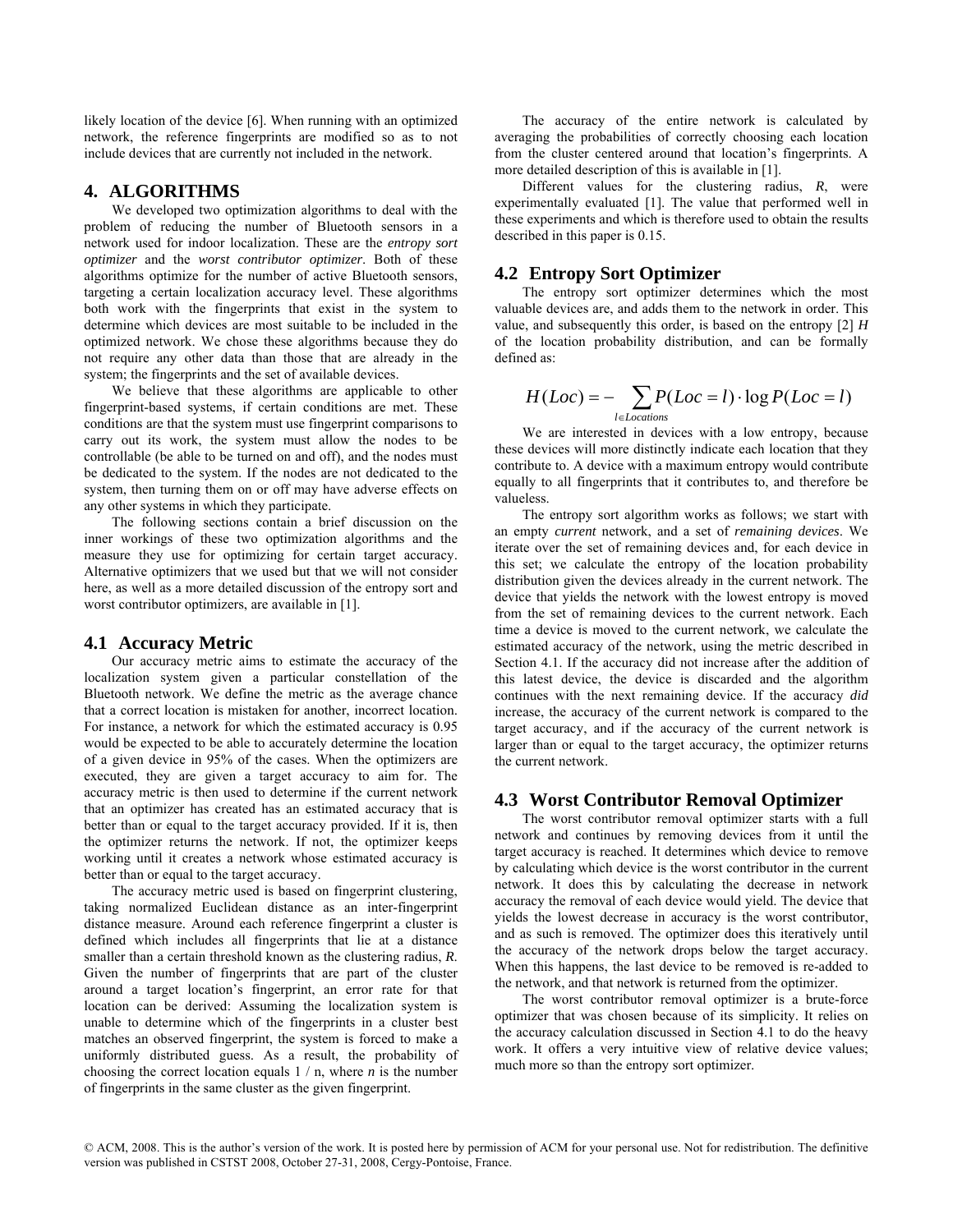#### **5. EVALUATION**

To evaluate the performance of our algorithms, we conducted a set of experiments with AMBIENT configuring the localization system of Section 3. This section details the experimental setup, as well as our findings. The detailed results are available in [1]

#### **5.1 Experimental Setup**

To conduct our experiments, we set up a controlled environment of 12 fingerprinted locations (reference fingerprints), each with a Bluetooth infrastructure device, in a 3x4 grid; four adjacent rooms spanning 3 floors, as schematically shown in Figure 2. The letters in the figure indicate the locations of the devices whose locations we wish to determine, hereinafter referred to as the *unknown* or *mobile devices*.



**Figure 2. Locations of the four unknown devices used in the experiments** 

The infrastructure devices are SITECOM Bluetooth USB Adapter CN-500V2 [5] Bluetooth version 1.2, class 2 dongles connected to the desktop PCs of employees in the building. The Bluetooth version used by the mobile devices was also 1.2. We had originally conducted experiments with mobile devices using Bluetooth version 1.1, but this version disparity between infrastructure devices and mobile devices led to poor results [1] due to differences in the inquiry process [14][15].

The experiments were conducted for 20-30 minutes per optimized network. The localization accuracy is based on location determinations done every five seconds during this interval, resulting in 240-360 invocations of the localization system per experiment. From these predictions we get a probability distribution that says how often a certain location was the most likely one according to the system. For example, a prediction accuracy of 75% means that in 75% of these predictions, the localization system predicted the unknown device's correct location to be the most likely one.

The algorithms were executed on a central component in the AMBIENT architecture called a Reconfiguration Decision Point (RDP) [1]. This RDP keeps track of the state of the network, and issues control commands to the nodes participating in the network via the AMBIENT remote management framework.

#### **5.2 Optimized Network Size**

Figure 3 shows the sizes of the optimized networks using the Entropy Sort optimizer (ES) and Worst Contributor Removal optimizer (WCR). ES-x and WCR-x represent the algorithms configured for a target accuracy of x%. We calculated Figure 3 in an off-line manner by applying the algorithms to the fingerprinting database of the localization system, which contains a reference fingerprint for each of the fixed Bluetooth sensors in our company's building (more than the 12 we are using in our controlled experiments). The full network of 54 devices was used to create new networks of different sizes. For each size, 10 networks were randomly chosen as the original network and fed

into the algorithms using different target accuracies, after which the number of retained devices was measured. The horizontal axis of Figure 3 shows the original size of the network, the vertical axis the average percentage of Bluetooth sensors that the algorithms kept active. Error bars are not included in the graph, but varied from 2% in the largest original networks to 7% in the network consisting of 12 devices.

As can be seen from Figure 3, the worst contributor removal will generally generate smaller networks than entropy sort, given the same target accuracy. It also shows that, regardless of original network size, the reduction ratio is similar for any given optimizer with a particular target accuracy. For instance, the ES-0.95 optimizer delivers a network that contains 55% - 65% of the sensors of the original network, regardless of the size of the original network. These results show that our algorithms satisfy one of our requirements for them, which was that they needed to produce significantly smaller networks than the original network.



**Figure 3. Optimized network sizes for different optimizers and target accuracy levels.** 

#### **5.3 Optimization Time**

Figure 4 visualizes the time taken by the various optimizers to get to the desired accuracy level. The x-axis shows the original network size, as in Figure 3. Figure 4 is also based on the complete contents of the localization system's fingerprinting database.

We can see that, as the size of the original network increases, so does the runtime of the optimizers. We can also see that the runtime increase of the worst contributor removal is drastically higher than that of the entropy sort optimizer. This is due to the fact that the worst contributor removal performs many more accuracy calculations, and these accuracy calculations take more time the larger the network is. As the worst contributor removal starts with a full network and removes devices, the accuracy calculations are more often done on larger networks than on smaller networks. The entropy sort optimizer, however, first does not use the accuracy calculation to select which devices to include, and second primarily performs accuracy calculations on smaller networks rather than larger ones. These are the contributing factors to the results seen in Figure 4. The higher runtime or the worst contributor removal optimizer makes it unsuitable for all but the very smallest networks. Due to this, the remainder of the analysis will focus solely on the entropy sort optimizer.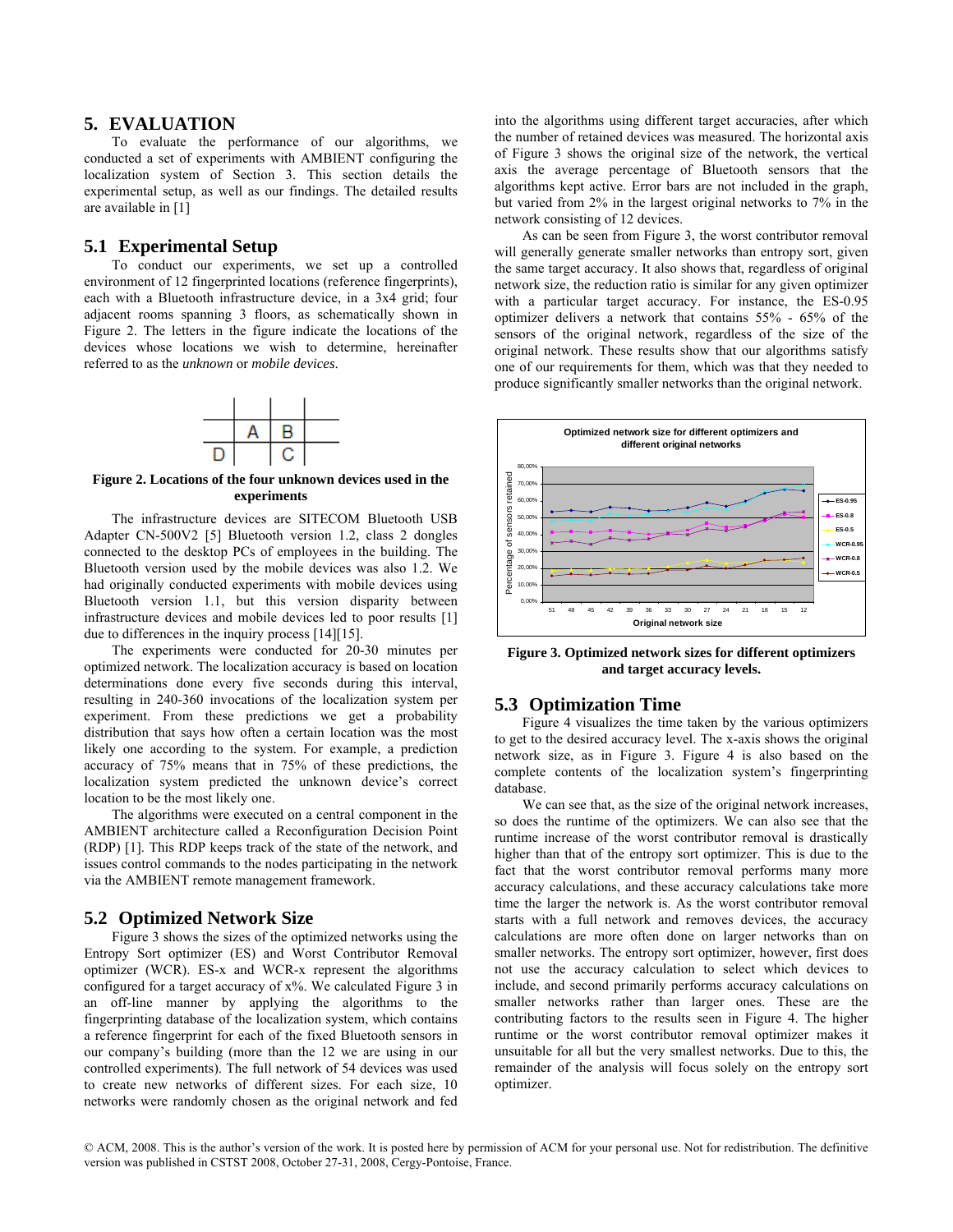

**Figure 4. The optimization time for different optimizers and target accuracies given different original network sizes.** 

#### **5.4 Estimated vs. Real Accuracy**

Figure 5 displays the average and standard deviation of the prediction accuracy of different networks that have been optimized by the entropy sort optimizer with different target accuracies. It shows that a higher target accuracy provided to the optimizers results in a higher prediction accuracy of the network when it is actually being used, which suggests that our accuracy metric (Section 4.1) indeed forms a measure of the accuracy of a network.



**Figure 5. Average and standard deviation of the prediction accuracy (actual accuracy of the localization system) of the entropy sort optimizer using different target accuracies.** 

# **5.5 Fingerprint Age**

As the age of the fingerprints used in the experiments varied, we discovered that the fingerprint age had a significant impact on the accuracy of the location predictions. Figure 6 shows that there is significant accuracy loss when using fingerprints that are three days old. What it also shows, however, is that younger fingerprints are not guaranteed to be better, as can be seen by the fact that two days old fingerprints perform better than one day old fingerprints. This leads us to believe that what really influences prediction accuracy is the real-time radio frequencies at the time the fingerprints were created compared to the time when they are used. Ideally, we want these conditions to be as similar as possible. One way of achieving this similarity is to create fingerprints as often as possible. It might be possible to correlate the prediction accuracy to some external factor, but that is outside the scope of this paper.

The data that Figure 6 is based on are the averages of the prediction accuracy of the four locations described in Section 5.1. This data is based on three different experiments, each with different fingerprint ages.



**Figure 6. Average prediction accuracy for different networks based on fingerprint age.** 

# **6. CONCLUSIONS AND FUTURE WORK**

Our results show that it is possible to create an algorithm that can reduce the number of sensors needed in a Bluetooth-based network for indoor location determination while maintaining a comparable accuracy to the full network. We created two algorithms to solve this problem, the entropy sort optimizer and the worst contributor removal optimizer. Our results show that both these optimizers will create significantly smaller networks than the original, retaining 55% - 65% of the devices given a target accuracy of 0.95. Our results also show that the time taken for these optimizers to converge is rather different. The entropy sort optimizer shows signs of acceptable scalability, whereas the worst contributor removal takes too long to execute to be usable in any but the smallest networks.

We also examined the relation between the target accuracy given to the optimizers and the actual prediction accuracy of the resulting network. We found that a network created by an optimizer using a higher target accuracy will have a higher accuracy than a network created by an optimizer using a lower target accuracy, which suggests that our accuracy metric indeed provides an estimation of the accuracy of a network.

Our results also show that fingerprint age has an impact on prediction accuracy. However, since our results do not show a linear relationship between fingerprint age and prediction accuracy, we must conclude that there are some other factors involved. We believe that these factors are the real-world radio conditions at the time the fingerprints are taken and the time they are used. A simple way of reducing the difference in these conditions, whatever they may be, between fingerprint creation and usage is to create fingerprints often, so that there is less likelihood of change in these conditions between creation and usage.

As the creation of fingerprints takes considerable time when the network is large, it becomes difficult to maintain fingerprint freshness at an acceptable level. Further study is needed to determine how we can mitigate the problems caused by these differences, or how to increase the efficiency in the fingerprint creation process, so that it can be done in an acceptable amount of